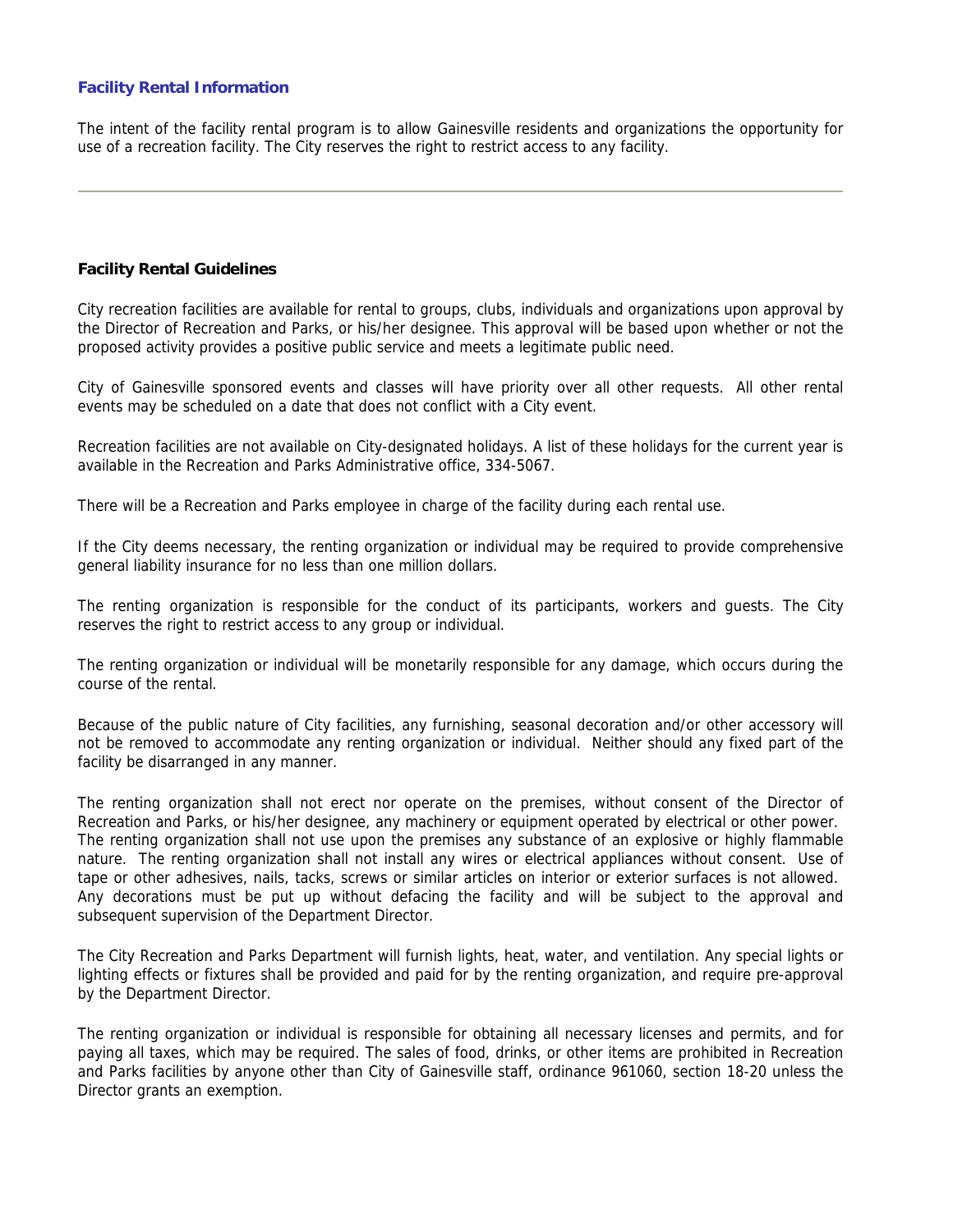The City of Gainesville shall not be responsible for items left by guests, workers, employees or representatives of the special event/rental.

There are a limited number of tables and chairs available at each facility. Under no circumstances will tables and chairs be moved from one facility to another facility. The renting organization or individual must furnish any additional tables or chairs.

All activities must comply with posted occupancy limitations. Any event that exceeds building capacity may be terminated without notice, or refund of fees.

With the exception of the Thelma Boltin Senior Activity Center, Boulware and Ironwood Golf Course, alcoholic beverages are not permitted in any facility, including but not limited to, parking lots, picnic areas and parklets.

If any activity requires police officers, the renting organization or individual shall pay this charge in advance. The number of officers required shall be left to the discretion of the Gainesville Police Department.

All activities taking place in the recreation facilities shall be done in accordance with the City of Gainesville Ordinance No. 1840, an ordinance relating to noise.

Food and drinks are allowed in designated areas only. The renting organization shall be responsible for cleaning up of the facility following use.

The Recreation and Parks Department reserves the right to end or cancel any facility rental without prior notice.

If a facility rental exceeds the amount of time designated on the rental contract, the damage deposit may be used to cover this additional expense. Times listed in the facility rental contract must include set-up and clean up. A rental is considered "continuous" if there is no break in the hours of use.

Rentals prior to 6:00 am or after 11:30 pm are not permitted in City of Gainesville facilities. Parks are closed from sun down to sun up each day.

City facilities are designated "Non-Smoking". As a courtesy to others, please restrict smoking to the outside of the facilities.

Users are to remain in assigned area(s) and are responsible for supervising all participants in their program so as not to interfere with other on-going activities/programs.

Temporary storage of any items before the event day or after the event **will not** be provided.

Failure to adhere to any of these conditions may result in immediate cancellation of the existing agreement, forfeiture of the security deposit, and future use of other City facilities.

All organizations are required to set up, remove, and clean facility unless prior approved arrangements have been concluded with the management. The user will be held responsible for all damages incurred during their use of the facility, except for normal wear and acts of nature.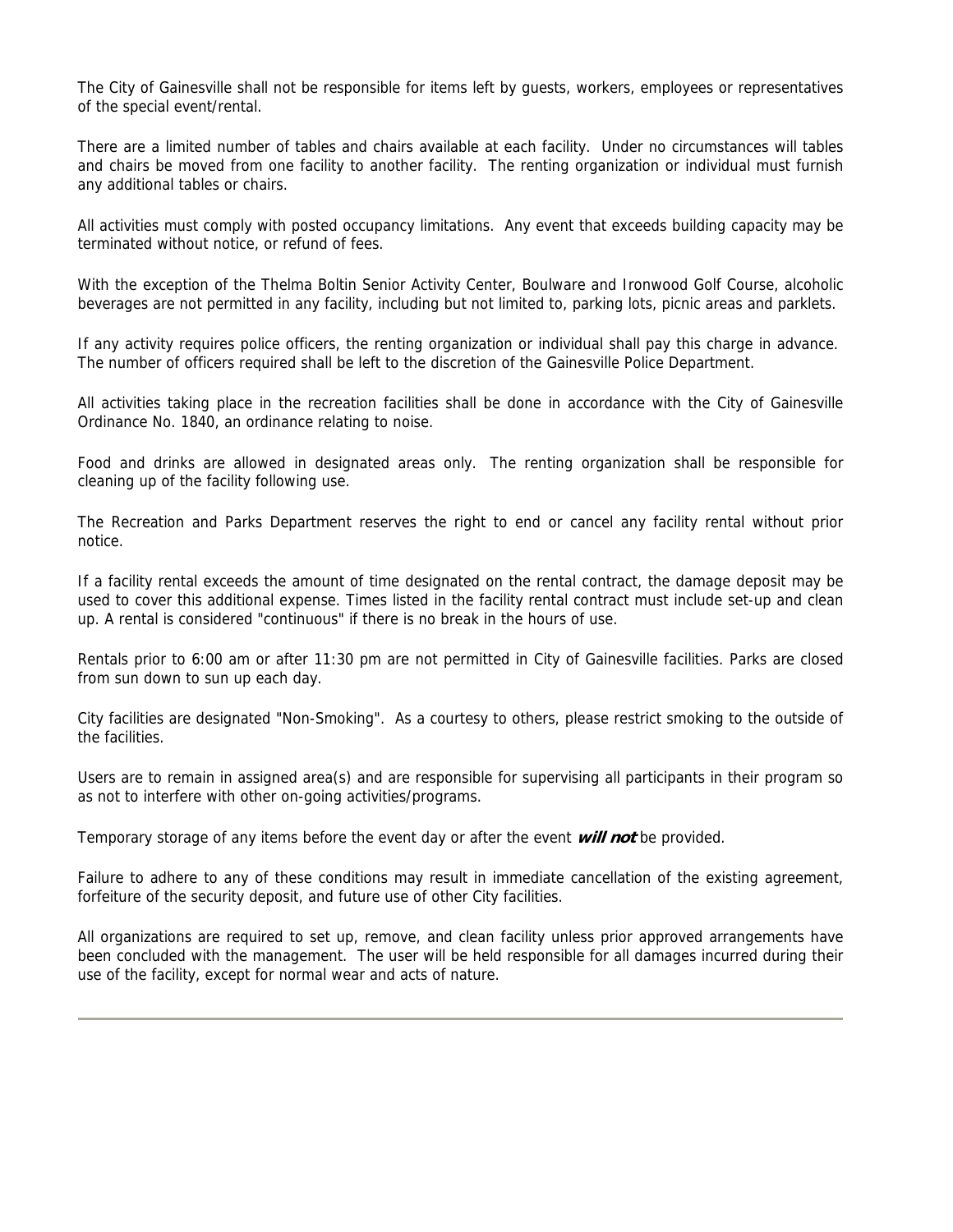## **Rental Fees**

## User Classifications

Depending on the type of event, user groups' will be classified as one of three types of rentals when contracting for use of a City of Gainesville Recreation and Parks Department facility. Any user group or individual found to be intentionally misclassifying their event could be subject to financial penalty or restrictions from future rentals.

## Class I

Any event for which admission is charged or any other type of compensation is realized, including donations, or which is politically affiliated.

### Class II

Any event where no admission is charged nor any other type of compensation is realized (example: wedding receptions, family reunions, employee banquets).

### Class III

Any event hosted by an organization, which can provide proof of non-profit **and** federal tax exempt status, and no admission is charged or any other type of compensation is realized, including donations. (Proof of nonprofit status and current federal tax-exempt certificate must be presented at time of application.) A "Blanket Certificate of Resale card," which lists the purpose of the tax exemption, such as "tax exempt organization," and the organization's tax exemption number, must be completed and on file with the Recreation and Parks Department. This Blanket Certificate of Resale card must be on file before the tax exemption is given.

Any groups dealing with political parties or causes, elections or religious activities are not eligible for community-based status.

# **Facility Rental Procedure**

### **Exclusive Use Rental**

To obtain exclusive use of a City of Gainesville Recreation and Parks Department facility, a Facility Use Agreement must be completed at the Administrative Office no less than two weeks prior to the desired use date. The non-refundable reservation fee and security deposit is required at the time of application. In addition, the remaining balance of the rental plus all necessary insurance certificates is due no less than two weeks prior to the rental.

The Facility Use Agreement is not valid unless signed by Recreation and Parks staff. Groups wanting to book space in the facility or program area must complete a Facility Use Agreement Contract. There are NO EXCEPTIONS.